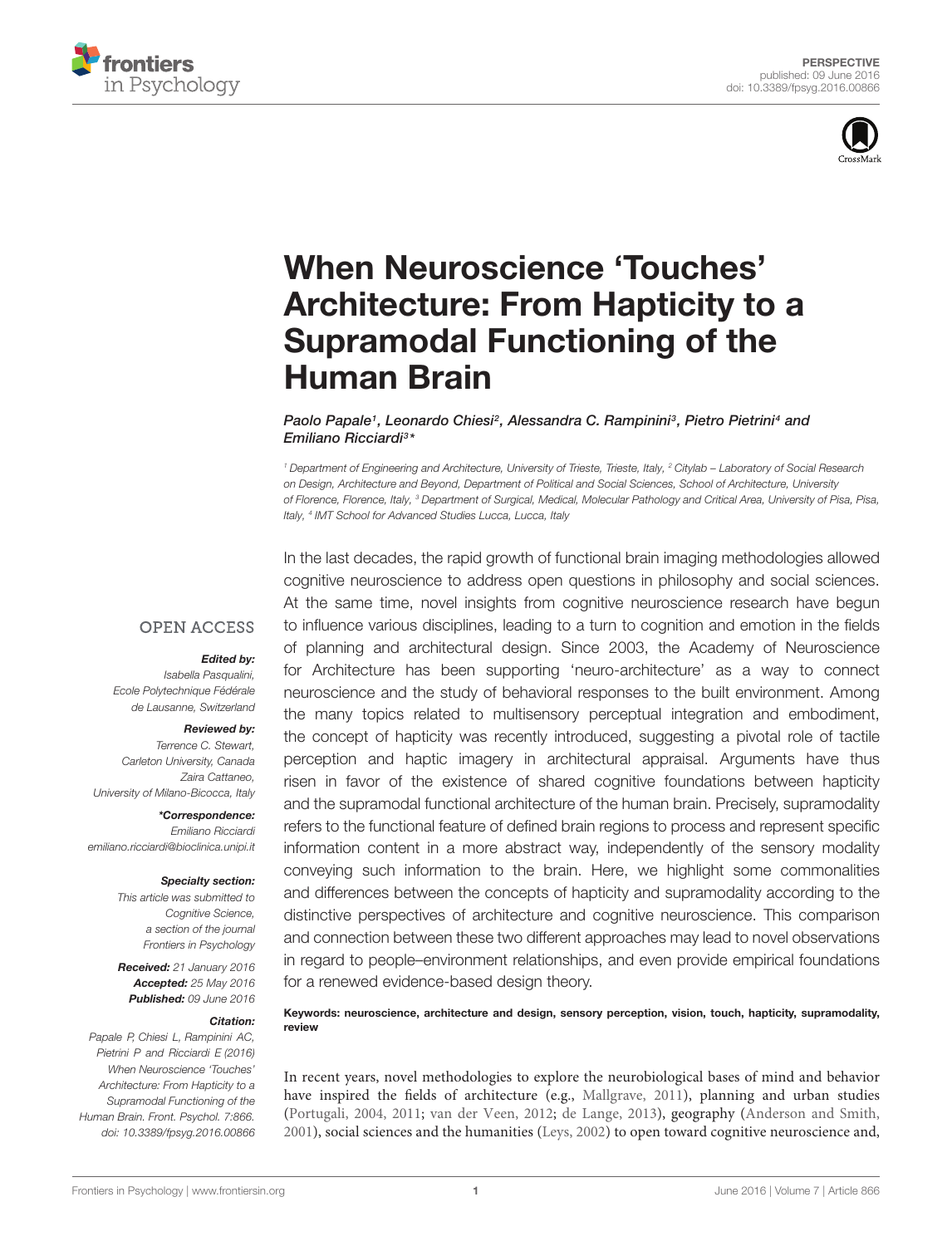more specifically, to brain imaging. Novel interdisciplinary fields with the 'neuro-' prefix have thus recently emerged, such as neuro-economy, neuro-law, neuro-marketing, and even neuro-architecture. A neuroscientific approach to the most diverse fields has proven to be able to offer experimentalbased pieces of evidence to different domains, often confirming, reviewing or integrating previous theoretical notions. Yet, when promoting any dialog among disciplines, caution must be urged against certain conceptual ambiguities, as we shall see in this commentary.

### NEUROSCIENCE AND ARCHITECTURE

In architecture, new awareness of the complexity of cognitive and emotional processes involved in the daily experience of designed environments has rapidly grown. Such interest also led to the foundation of the Academy of Neuroscience for Architecture (ANFA) in 2003 in San Diego. Since then, various important contributions have emerged from both fields [\(Eberhard,](#page-5-2) [2008;](#page-5-2) [Mallgrave,](#page-6-0) [2011;](#page-6-0) [Robinson and Pallasmaa,](#page-6-5) [2015\)](#page-6-5).

Provocatively, we may argue that neurophysiology and design started influencing one another during the Renaissance, when anatomists and designers shared their education, studies and the same cultural milieu: while Vesalius, Descartes and Willis explored the functional and structural characteristics of the central nervous system, laying the grounds for the subsequent scientific revolution, artists such as Leonardo Da Vinci and Andrea Mantegna spent their days in anatomical observations, visionary hydraulic projects, painting and architectural design.

Since then, design studies and life sciences have been continuously inspiring each other, but only recently have they started to truly share interdisciplinary theoretical and methodological perspectives. Nowadays, the contribution of neuroscientists is actively influencing the architectural debate. For instance, [Albright](#page-5-3) [\(2015\)](#page-5-3) is approaching design with a neuroscientific perspective on perception and aesthetics. Suggestions on the role of embodied cognition through the mirror neuron system in aesthetic response [\(Freedberg and](#page-5-4) [Gallese,](#page-5-4) [2007\)](#page-5-4) are taken into account in architectural essays [\(Mallgrave,](#page-6-6) [2012;](#page-6-6) [Pallasmaa,](#page-6-7) [2012;](#page-6-7) [Robinson and Pallasmaa,](#page-6-5) [2015\)](#page-6-5), and Zeki's neuroaesthetic theories are being discussed within the architectural field [\(Mallgrave,](#page-6-0) [2011\)](#page-6-0). [Arbib](#page-5-5) [\(2012,](#page-5-5) [2015\)](#page-5-6) is directly addressing designers with suggestions on sensory perception that could have an impact on design practice.

A specific topic now emerging in the neuro-architectural debate deals with the relationship between sensory experience and architectural perception. The role of non-visual perceptual modalities, and specifically of touch, is currently arousing great interest (e.g., [Pallasmaa,](#page-6-8) [2005\)](#page-6-8). Here, we specifically focus on how the recent neuroscientific evidence of a modality-independent processing of sensory information could actually lead to a 'sensory intensification' (i.e., visual and non-visual appreciation of designed spaces) in architectural design.

### SENSORY INTENSIFICATION IN ARCHITECTURAL THEORY: THE CONCEPT OF HAPTICITY

In the past, many architectural theorists already speculated about the body-architecture relationship, usually in formal theories lacking any experiential or perceptual bases, as in the famous cases of the 'golden-ratio' [\(Markowsky,](#page-6-9) [1992;](#page-6-9) [Höge,](#page-6-10) [1995;](#page-6-10) [Falbo,](#page-5-7) [2005\)](#page-5-7) or other 'natural' formal principles, such as those inspired by the supposed preference for natural, living forms (the so-called 'biophilia hypothesis' – for a critical assessment see [Joye and De](#page-6-11) [Block,](#page-6-11) [2011\)](#page-6-11).

The phenomenological philosophy of Maurice [Merleau-Ponty](#page-6-12) [\(1964\)](#page-6-12) initiated a theory postulating the embodiment of the built environment into our daily sensorial experience. Similarly, the Danish architect Steen Eiler [Rasmussen](#page-6-13) [\(1964\)](#page-6-13) favored the importance of perceiving and appreciating architectural features through different sensory modalities, such as in the subtle haptic cues mediated by visual perception: for instance, visual cues on textures and shapes are also able to convey haptic information, as roughness, smoothness or weight, and thus to gratify the eye through sensorimotor imagery (**[Figure 1A](#page-2-0)**). Other authors supported an even tighter relationship between architectural design and embodied cognition, as well as architectural experience and bodily selfconsciousness [\(Mallgrave,](#page-6-0) [2011;](#page-6-0) [Pasqualini et al.,](#page-6-14) [2013\)](#page-6-14). For instance, the architect Yudell claimed that the visual rhythm of the urban landscape could actually affect body motion (e.g., our walking pace) and excite our imagination toward an enhanced interaction with environmental elements, as in fantasizing about climbing non-existent steps when looking at the unusually textured facade of a skyscraper (in: [Bloomer and](#page-5-8) [Moore,](#page-5-8) [1977\)](#page-5-8).

Currently, multisensory perceptual integration and the role of the sense of touch in architectural design are being explored through the notion of hapticity. The term hapticity is commonly defined as "the sensory integration of bodily percepts" [\(Pallasmaa,](#page-6-8) [2005,](#page-6-8) [2000\)](#page-6-15) and it suggests a pivotal role of tactile-based (i.e., generally non-visually based) perception and imagery in the architectural experience. The Finnish architect and theorist Pallasmaa hypothesizes the existence of an "unconscious tactile ingredient in vision" [\(Pallasmaa,](#page-6-8) [2005\)](#page-6-8) that would be fundamental in architectural appreciation and would exalt touch as the primordial sensory modality.

In this view, even though touch and vision remain intrinsically interwoven in object form and spatial perception, tactile sensations would constitute the core of architectural appraisal (**[Figure 1B](#page-2-0)**). In this sense, for example, it is common to refer to a comfortable and relaxing space as a 'warm' place. In this regard, Pallasmaa just recently stressed the importance of sensory experience and our ability to catch complex atmospheres and moods "through simultaneous multi-sensory sensing" [\(Pallasmaa,](#page-6-7) [2012\)](#page-6-7). The anthropologist [Hall](#page-5-9) [\(1966\)](#page-5-9) also emphasized the lack of appeal among designers for the role of haptic sensations, even when visually presented, in bonding people with their environment. Similarly, the architect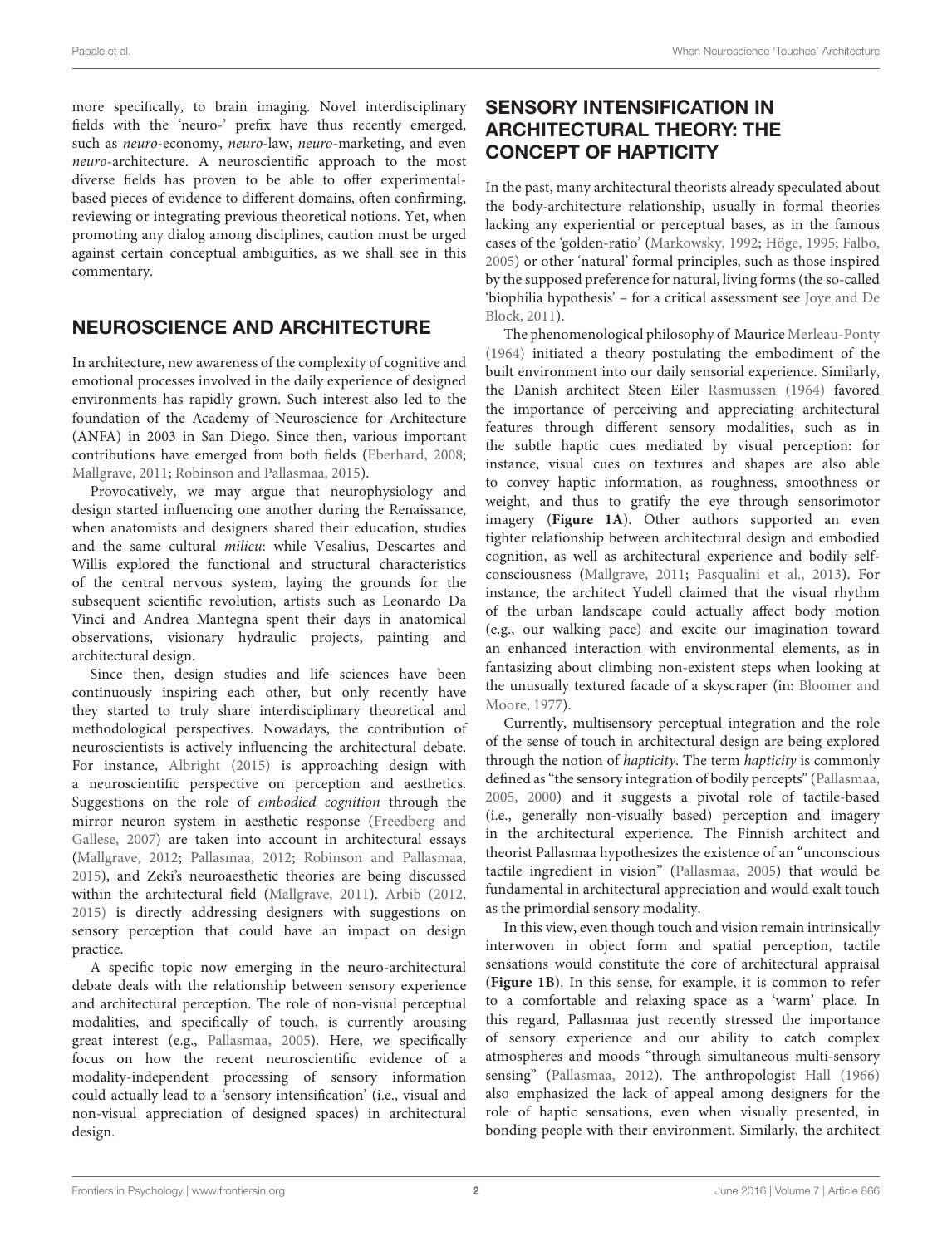

<span id="page-2-0"></span>

Sara [Robinson](#page-6-16) [\(2015\)](#page-6-16) recently reconsidered the privileged link between haptic sensations and emotion.

Consistently, theorists in the architectural field recently advised against the overemphasis on vision as the primary source of aesthetic appreciation, which may result in biased design methodology [\(O'Neill,](#page-6-17) [2001;](#page-6-17) [Mallgrave,](#page-6-0) [2011\)](#page-6-0). Similarly, the neuro-architectural framework claims that the lack of expertise on multi-sensorial appreciation represents a serious limitation in the current design methodology and struggles for a "sensory intensification" in architectural design [\(Van Kreij,](#page-6-18) [2008\)](#page-6-18). On the contrary, most practicing architects typically rely on visual representations both during the design process (e.g., sketches and technical drawings) and the subsequent phase of project communication to the public or the client (e.g., 3D models and renders). Moreover, architects rely almost solely on pictures and drawings (in architectural magazines or books) to establish

their personal aesthetics and design method [\(Wastiels et al.,](#page-7-0) [2013\)](#page-7-0).

### NON-VISUAL PERCEPTION AND SUPRAMODALITY IN THE HUMAN BRAIN

Visual information plays a crucial role in shaping the manner in which we represent and interact with the world around us. In fact, for sighted people, vision is so pervasive that they find it hard to imagine a world that does not reach them through their eyes. Thanks to the omnipresence of such kind of perceptual information, sighted people tend to think of themselves as 'visual beings.' Through preferred metaphors, languages often suggest the dominance of vision over other modalities to construct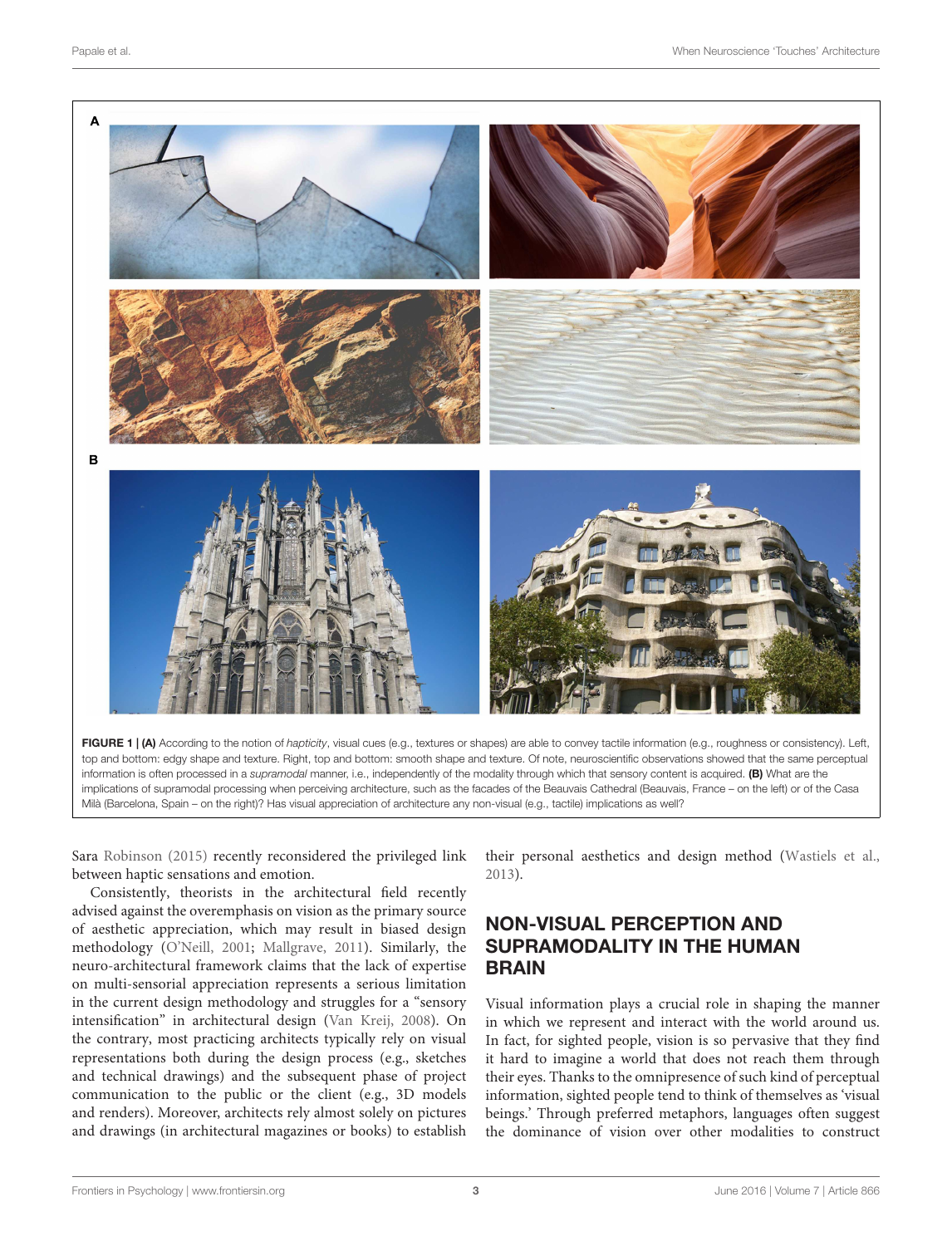conceptual knowledge. In English, for example, knowing and seeing are often used interchangeably in daily conversation, with expressions such as 'I see what you mean,' 'can you see my point?' or 'seeing is believing.' In ancient Greek, the verb root 'to know' was used as the past tense of the verb root 'to see,' which lacked its own past tense, so that "I saw" was the equivalent of "I knew."

Consequently, the great majority of psychophysical and neuroscientific studies have been historically focused on the characterization of visual perception and on the dissection of the different steps of visual information processing (e.g., [Firestein,](#page-5-10) [2012\)](#page-5-10) and only recently has non-visual perception started to attract some attention (e.g., [Klatzky and Lederman,](#page-6-19) [2011;](#page-6-19) [Ricciardi and Pietrini,](#page-6-20) [2011;](#page-6-20) [Ricciardi et al.,](#page-6-21) [2014a;](#page-6-21) [Lacey](#page-6-22) [and Sathian,](#page-6-22) [2015\)](#page-6-22).

In particular, although vision offers distinctive and unique pieces of information (e.g., colors, perspective, shadows, etc.), several observations indicate that vision might not be so necessary to form a proficient mental representation of the world around us. Indeed, individuals who are visually deprived since birth show perceptual, cognitive, and social skills comparable to those found in sighted individuals [\(Ricciardi et al.,](#page-6-23) [2006,](#page-6-23) [2009,](#page-6-24) [2014a](#page-6-21)[,b;](#page-6-25) [Cattaneo et al.,](#page-5-11) [2008;](#page-5-11) [Pietrini et al.,](#page-6-26) [2009;](#page-6-26) [Ricciardi and Pietrini,](#page-6-20) [2011;](#page-6-20) [Handjaras](#page-6-27) [et al.,](#page-6-27) [2012,](#page-6-27) [2016;](#page-6-28) [Heimler et al.,](#page-6-29) [2015\)](#page-6-29). Chris Downey is an architect, Esref Armagan is a painter, Peter Eckert is a photographer: all of them are blind people and yet perfectly capable of successfully conducting their professional lives.

In recent years, functional brain imaging allowed neuroscientists to look at the brains of visually deprived individuals in vivo to explore the effects of lack of vision on the formation of proper mental representations. Notably, the question of the extent to which vision is really necessary for the human brain to function, and thus to represent the surrounding world, has recently extended its reach toward a few architectural theorists [\(Robinson and Pallasmaa,](#page-6-5) [2015\)](#page-6-5).

Most neuroscientific studies conducted on blind individuals have primarily focused on the structural and functional compensatory plastic rearrangements occurring as a consequence of sensory loss. In sight-deprived individuals, the 'unisensory' visual occipital cortex structurally rewires to accommodate non-visual sensory inputs (e.g., [Cecchetti et al.,](#page-5-12) [2015\)](#page-5-12), while showing functional cross-modal responses to several non-visual perceptual and cognitive tasks (e.g., [Amedi et al.,](#page-5-13) [2005;](#page-5-13) [Frasnelli](#page-5-14) [et al.,](#page-5-14) [2011;](#page-5-14) [Heimler et al.,](#page-6-30) [2014\)](#page-6-30). The loss of a specific sensory modality, such as vision, represents a unique opportunity to understand the real extent to which the brain morphological and functional architecture is programmed to develop independently of any visual experience. Neuroimaging protocols have been suggesting that distinct perceptual tasks evoke comparable patterns of brain responses between congenitally blind and sighted individuals: for instance, both groups show overlapping responses in the ventral temporo-occipital cortex when visually or non-visually recognizing object forms, in the middle temporal area when discriminating motion across sensory modalities and in the dorsal occipito-parietal region when processing

spatial information and spatial representations [\(Amedi et al.,](#page-5-15) [2001,](#page-5-15) [2002;](#page-5-16) [Pietrini et al.,](#page-6-31) [2004;](#page-6-31) [Ricciardi et al.,](#page-6-32) [2007;](#page-6-32) [Bonino](#page-5-17) [et al.,](#page-5-17) [2008,](#page-5-17) [2015;](#page-5-18) for a review: [Cattaneo and Vecchi,](#page-5-19) [2008;](#page-5-19) [Cattaneo et al.,](#page-5-11) [2008;](#page-5-11) [Ricciardi and Pietrini,](#page-6-20) [2011;](#page-6-20) [Handjaras](#page-6-27) [et al.,](#page-6-27) [2012,](#page-6-27) [2016;](#page-6-28) [Heimler et al.,](#page-6-30) [2014;](#page-6-30) [Ricciardi et al.,](#page-6-21) [2014a](#page-6-21)[,b\)](#page-6-25).

The sharing of an active 'visual' area both in sighted and blind participants across visual and tactile task modalities implies a more abstract, supramodal representation of specific information content. Supramodal brain regions may share a representation of the perceived stimuli independent of the input format from the sensory modality conveying the information to the brain (**[Figure 2](#page-3-0)**).

As vision has long been considered crucial to explore and represent external sensory stimuli (that are processed along a segregated, but hierarchically organized, network of brain areas), supramodal responses were first assessed within the well-known visual functional pathways (e.g., [Milner and Goodale,](#page-6-33) [1995;](#page-6-33) [Goodale and Milner,](#page-5-20) [2006;](#page-5-20) [Handjaras et al.,](#page-6-27) [2012\)](#page-6-27).

Supramodality has more recently been shown to be involved in integrated semantic representations and affective processing, ranging from action understanding to emotional and social functioning [\(Ricciardi et al.,](#page-6-34) [2013,](#page-6-34) [2014a](#page-6-21)[,b;](#page-6-25) [Handjaras et al.,](#page-6-35) [2015;](#page-6-35) [Handjaras et al.,](#page-6-28) [2016;](#page-6-28) [Leo et al.,](#page-6-36) [2016\)](#page-6-36). Consequently, a more general 'supramodal mechanism' advances from simpler lowlevel to more complex sensory information toward more abstract, 'conceptual' representations.

<span id="page-3-0"></span>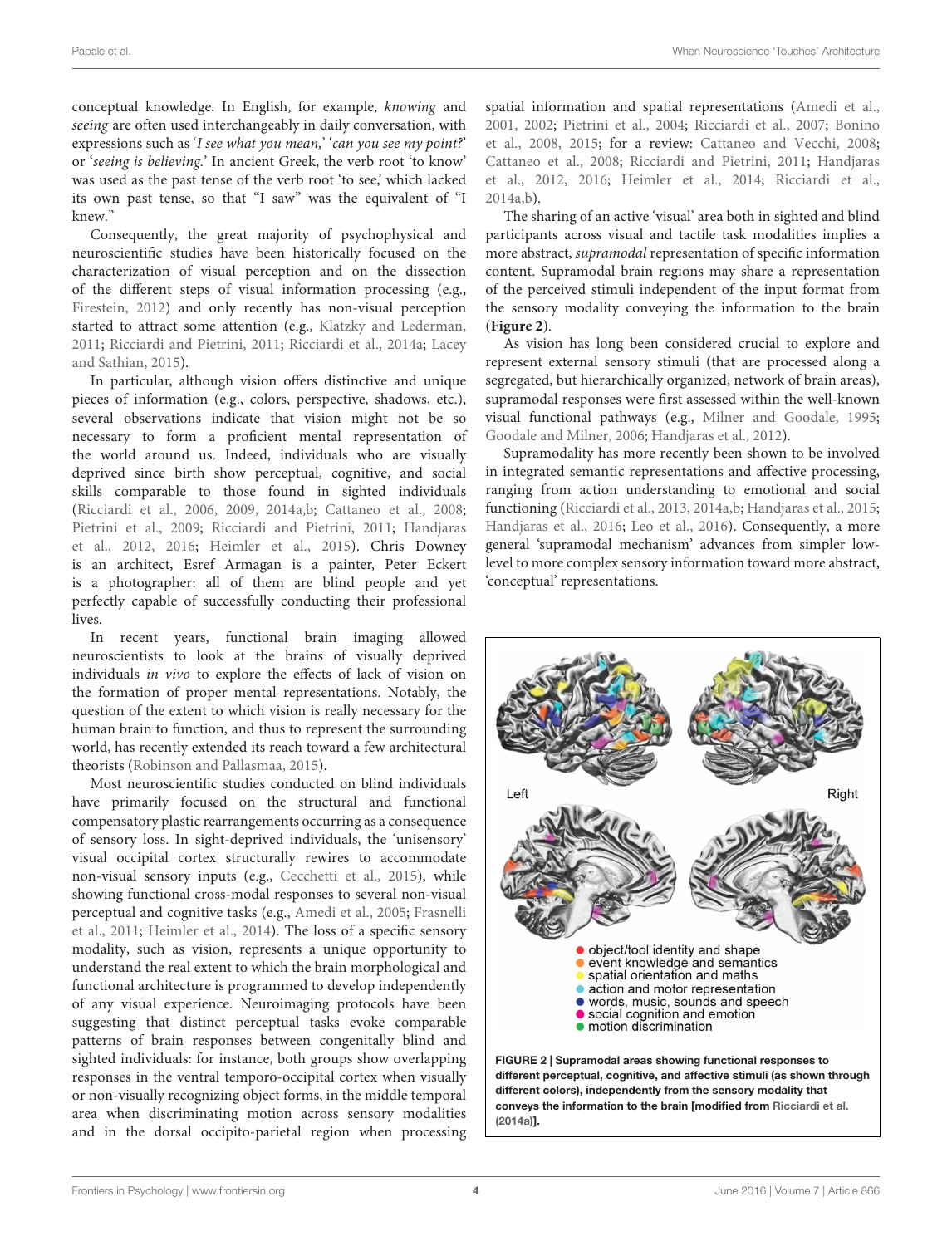## WHEN NEUROSCIENCE 'TOUCHES' ARCHITECTURE: DO WE REALLY NEED VISION?

Therefore, according to this perspective, distinct elements of form and space in architectural perception may be processed and represented in highly specialized brain regions in a sensory modality-independent manner. In this sense, assessing the consistency or roughness of a material may recruit a supramodal neural content independently of the sense involved. The same may happen when exploring a complex object only by actively touching it. [Rasmussen](#page-6-13) [\(1964\)](#page-6-13) provided many examples which could be construed as supramodal architectural experiences ante litteram: he claimed, for instance, that just looking at the surface of a wall could evoke sensations of weightiness or lightness, hardness or softness.

On these premises, [Mallgrave](#page-6-0) [\(2011\)](#page-6-0) approached the supramodal hypothesis as a possible neural explanation of hapticity. As a matter of fact, by supporting the view of a more abstract nature of information representation, supramodality could theoretically comprehend and thus represent the neural correlate of hapticity and consequently provide the theoretical basis for its empirical investigation.

Nonetheless, if it is evident that vision is not solely responsible for spatial appraisal and perception as hapticity would imply, the notion of supramodality, in line with the intuition of a 'sensory intensification' in architectural appraisal [\(Van Kreij,](#page-6-18) [2008\)](#page-6-18), further implies a more comprehensive overview on the embodiment of architectural experiences, shifting the balance beyond immediate sensory perception – not limited to a single sensory modality – toward higher cognitive, more abstract representations involving semantic, emotional and even social processing.

The conceptual potential of hapticity may have not been fully characterized yet, and therefore not fully exploited by architects. In addition, stating the predominance of the tactile sensory modality may be wrong. In fact, touch is constrained both spatially and temporally, as compared to vision. By definition, haptic perception happens in sequence, within a limited perceptual range and only through direct contact with the perceived object [\(Pons et al.,](#page-6-37) [1987\)](#page-6-37). In addition, the sense of touch relies more on specific properties, such as surface texture, than global ones, such as shape or localization in space (e.g., [Lakatos](#page-6-38) [and Marks,](#page-6-38) [1999;](#page-6-38) [Podrebarac et al.,](#page-6-39) [2014\)](#page-6-39). On the other hand, vision relies on a parallel sensory processing, able to provide a comprehensive, 'gestaltic' perception over a distance and on a wider spatial extent (e.g., [Gibson,](#page-5-21) [1979\)](#page-5-21). Furthermore, functional neuroanatomy and psychophysiology demonstrated a perceptual and cognitive dominance of vision over other sensory modalities [\(Sereno et al.,](#page-6-40) [1995;](#page-6-40) [Gross,](#page-5-22) [1998\)](#page-5-22).

Nonetheless, neuroscientists have recently referred to touch in a way that may take hapticity into account. From a phylogenetic perspective touch is an 'earlier' sense, developing prior to vision (even bacteria have it). Touch is a key element in communicating emotions and intimacy, maintaining and reinforcing social bonds [\(Suvilehto et al.,](#page-6-41) [2015\)](#page-6-41) and evidence shows that tactile stimulation accelerates brain development in infants [\(Guzzetta et al.,](#page-5-23) [2009\)](#page-5-23).

Touch could even entail emotional involvement with inanimate objects (e.g., [Hornik,](#page-6-42) [1992\)](#page-6-42) and, from a functional perspective, it has been proven that the somatosensory cortices and the action recognition network show vicarious activations during non-visual socially relevant interactions (for a review: [Keysers](#page-6-43) [et al.,](#page-6-43) [2010\)](#page-6-43). Most importantly, haptic perception is crucial in determining a 'sense of presence,' which refers to the perception "of being immersed in the surrounding environment," whereas vision often does not [\(Bracewell et al.,](#page-5-24) [2008;](#page-5-24) [Slater et al.,](#page-6-44) [2009\)](#page-6-44). As neuroscientists and architectural designers, we may ask ourselves whether environment appraisal indeed relies on such sensation of 'being there' (or 'in touch,' as it were) as the notion of hapticity seems to indicate, and to what extent it does so. Because the theorists of hapticity supported their idea of a multimodal sensing in the architectural experience by relying on the neuroscientific evidence that visual and non-visual information is equally processed and represented in the human brain, design decisions can truly integrate such knowledge to enhance architectural experience embracing the whole of the different sensory modalities. For instance, a recent study showed that symmetry is represented in the lateral occipital cortex in a supramodal fashion [\(Bauer et al.,](#page-5-25) [2015\)](#page-5-25) and many other designrelevant properties await to be investigated.

# TOWARD AN EMPIRICAL RESPONSIBILITY PRINCIPLE IN ARCHITECTURE?

Since we spend the most part of our lives in buildings, our environment would greatly benefit from a perspective on architectural and urban design that is shared by both the architect and the neuroscientist. However, we must bear in mind that when dealing with the scientific method that characterizes life sciences, as suggested by [Mallgrave](#page-6-45) [\(2015\)](#page-6-45), architects must be prepared to address unexpected and possibly unwelcome empirical realities.

In fact, while the 'neuro-turn' has been welcomed by some architects as a way to "humanize" buildings [\(Pallasmaa,](#page-6-7) [2012\)](#page-6-7) or to enhance architectural experience [\(Mallgrave,](#page-6-0) [2011\)](#page-6-0), in other fields the same shift provoked an opposite reaction: some historians and sociologists see the fascination for neurosciences as a menace to human diversity and creativity [\(Fitzgerald and](#page-5-26) [Callard,](#page-5-26) [2014\)](#page-5-26), as a deeper knowledge of the molecular and neural correlates of human mind and behavior would prompt stereotyped approaches to design.

Many socially relevant research questions could be explored by neuroscience and architecture in synergy (see for instance: [Pasqualini et al.,](#page-6-14) [2013;](#page-6-14) [Vartanian et al.,](#page-7-1) [2013,](#page-7-1) [2015;](#page-7-2) [Choo](#page-5-27) [et al.,](#page-5-27) [2016\)](#page-5-27). Whereas currently the outcomes of this dialog and contamination between architecture and neuroscience are hardly predictable, we believe in the paramount importance of sharing knowledge among disciplines. Actually, the dialectics between the notions of hapticity and supramodality that we have described in this essay is a clear example of the weaknesses and potential strength of sharing theoretical models and terms. So, although hapticity suggests a primacy of touch that evidence from neuroscience does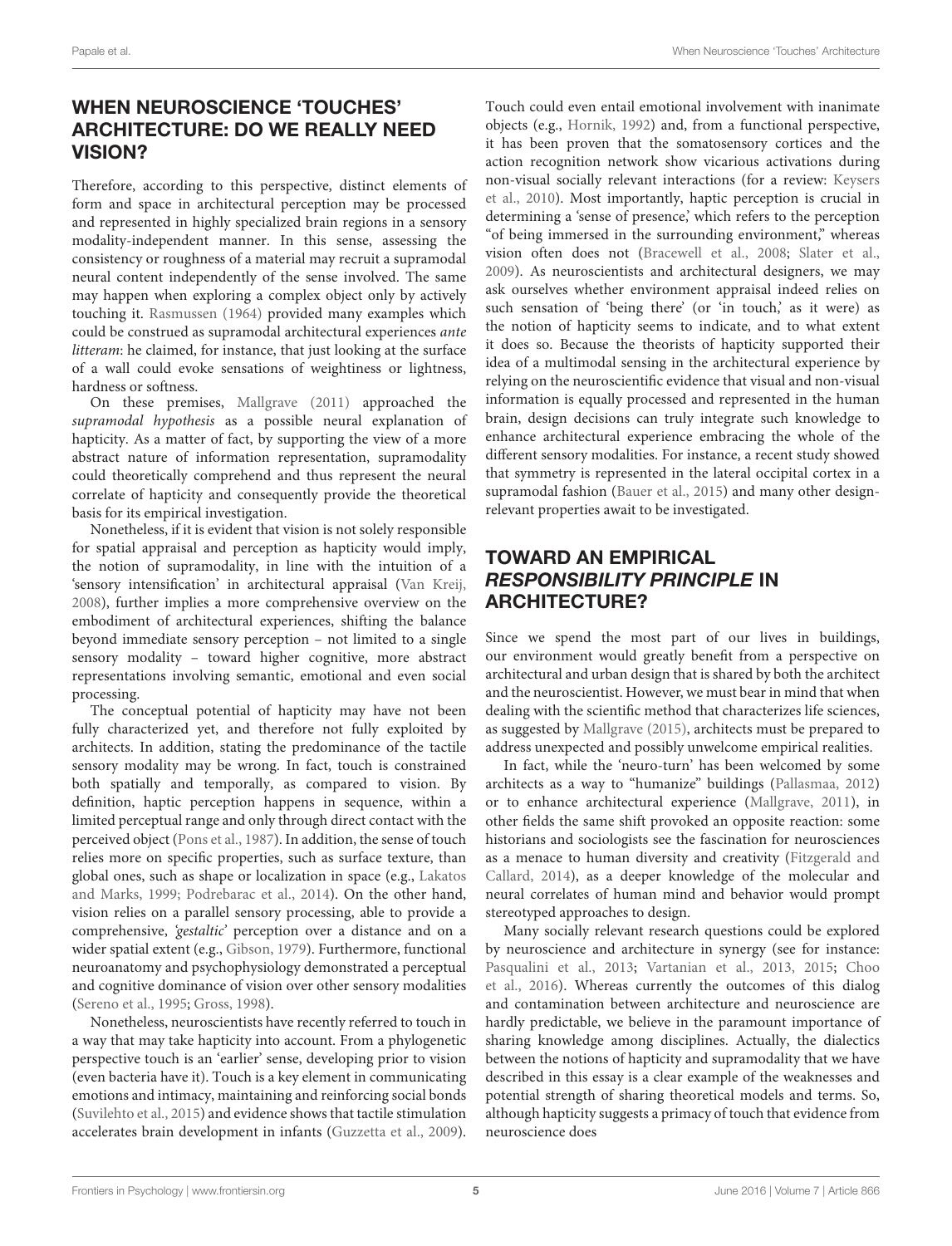not fully support, it also highlights the urge for a deeper understanding of processing or integration of multiple sensory modalities in environmental perception and appraisal. Actually, the comparison between these two different, but complementary approaches, may lead to novel observations regarding the people–environment relationships (e.g., concerning the architectural elements that may evoke the 'sense of presence'), and even provide empirical foundations for a renewed evidencebased design theory (e.g., characterizing which visual and haptic cues evoke similar percepts or dissecting the role of each sensory modality in processing spatial information).

Such ambiguity of terms demands clarity. Many scientific fields that have matured toward the establishment of accepted methods had to come to terms with theoretical uncertainties such as those faced by architectural theorists and researchers right now. In scientific investigation, more accurate conceptual and linguistic choices should be made, in order to provide a common ground for the involved disciplines: specific terms must be preferred to fashionable and evocative ones, and evidence-based demonstrations should overcome speculations

#### **REFERENCES**

- <span id="page-5-3"></span>Albright, T. D. (2015). "Neuroscience for Architecture," in Mind in Architecture, eds S. Robinson and J. Pallasmaa (Cambridge, MA: MIT Press), 197–217.
- <span id="page-5-16"></span>Amedi, A., Jacobson, G., Hendler, T., Malach, R., and Zohary, E. (2002). Convergence of visual and tactile shape processing in the human lateral occipital complex. Cereb. Cortex 12, 1202–1212. doi: 10.1093/cercor/12. 11.1202
- <span id="page-5-15"></span>Amedi, A., Malach, R., Hendler, T., Peled, S., and Zohary, E. (2001). Visuohaptic object-related activation in the ventral visual pathway. Nat. Neurosci. 4, 324–330. doi: 10.1038/85201
- <span id="page-5-13"></span>Amedi, A., Von Kriegstein, K., Van Atteveldt, N. M., Beauchamp, M. S., and Naumer, M. J. (2005). Functional imaging of human crossmodal identification and object recognition. Exp. Brain Res. 166, 559–571. doi: 10.1007/s00221-005- 2396-5
- <span id="page-5-1"></span>Anderson, K., and Smith, S. J. (2001). Editorial: emotional geographies. Trans. Instit. Br. Geograph. 26, 7–10. doi: 10.1111/1475-5661.00002
- <span id="page-5-5"></span>Arbib, M. (2012). "Why should architects care about neuroscience?," in Architecture and Neuroscience: A Tapio Wirkkala - Rut Bryk Design Reader, ed. P. Tidwell (Espoo: Tapio Wirkkala Rut Bryk Foundation), 42–75.
- <span id="page-5-6"></span>Arbib, M. (2015). "Toward a neuroscience of the design process," in Mind in Architecture, eds S. Robinson and J. Pallasmaa (Cambridge, MA: MIT Press), 75–98.
- <span id="page-5-25"></span>Bauer, C., Yazzolino, L., Hirsch, G., Cattaneo, Z., Vecchi, T., and Merabet, L. B. (2015). Neural correlates associated with superior tactile symmetry perception in the early blind. Cortex 63, 104–117. doi: 10.1016/j.cortex.2014.08.003
- <span id="page-5-8"></span>Bloomer, K. C., and Moore, C. W. (1977). Body, Memory, and Architecture. New Haven: Yale University Press.
- <span id="page-5-18"></span>Bonino, D., Ricciardi, E., Bernardi, G., Sani, L., Gentili, C., Vecchi, T., et al. (2015). Spatial Imagery relies on a sensory independent, though sensory sensitive, functional organization within the parietal cortex: a fmri study of angle discrimination in sighted and congenitally blind individuals. Neuropsychologia 68, 59–70. doi: 10.1016/j.neuropsychologia.2015.01.004
- <span id="page-5-17"></span>Bonino, D., Ricciardi, E., Sani, L., Gentili, C., Vanello, N., Guazzelli, M., et al. (2008). Tactile spatial working memory activates the dorsal extrastriate cortical pathway in congenitally blind individuals. Arch. Ital. Biol. 146, 133–146.
- <span id="page-5-24"></span>Bracewell, R. M., Wimperis, A. S., and Wing, A. M. (2008). "Brain Mechanisms of Haptic Perception," in The Sense of Touch and Its Rendering, Vol. 45, eds A. Bicchi, M. Buss, M. O. Ernst, and A. Peer (Berlin: Springer Berlin Heidelberg), 25–37.

[\[Lilienfeld et al.,](#page-6-46) [2015;](#page-6-46) see [Franz](#page-5-28) [\(2005\)](#page-5-28) as an example of such approach].

No infatuation for neuroscience will bring beneficial change to the architectural field if even eminent theorists still rely on verbal descriptions and speculations. On the contrary, if a paradigm shift awaits architecture, it cannot rely on a turn to neuroscience alone: architectural researchers now need to embody the ethos of empirical responsibility.

### AUTHOR CONTRIBUTIONS

All authors listed, have made substantial, direct and intellectual contribution to the work, and approved it for publication.

#### ACKNOWLEDGMENT

The authors would like to thank Luca Cecchetti, Andrea Leo and Eugenio Pizzimenti for their comments and suggestions.

- <span id="page-5-19"></span>Cattaneo, Z., and Vecchi, T. (2008). Supramodality effects in visual and haptic spatial processes. J. Exp. Psychol. 34:631. doi: 10.1037/0278-7393.34.3.631
- <span id="page-5-11"></span>Cattaneo, Z., Vecchi, T., Cornoldi, C., Mammarella, I., Bonino, D., Ricciardi, E., et al. (2008). Imagery and spatial processes in blindness and visual impairment'. Neurosci. Biobehav. Rev. 32, 1346–1360. doi: 10.1016/j.neubiorev.2008. 05.002
- <span id="page-5-12"></span>Cecchetti, L., Ricciardi, E., Handjaras, G., Kupers, R., Ptito, M., and Pietrini, P. (2015). Congenital blindness affects diencephalic but not mesencephalic structures in the human brain. Brain Struct. Funct. 221, 1465–1480. doi: 10.1007/s00429-014-0984-5
- <span id="page-5-27"></span>Choo, H., Nasar, J., Nikrahei, B., and Walther, D. B. (2016). Neural codes of architectural styles. bioRxiv doi: 10.1101/045245
- <span id="page-5-0"></span>de Lange, M. (2013). The Smart City You Love to Hate: Exploring the Role of Affect in Hybrid Urbanism. Hybrid City II: Subtle rEvolutions.
- <span id="page-5-2"></span>Eberhard, J. P. (2008). Brain Landscape: The Coexistance of Neuroscience and Architecture. Oxford, NY: Oxford University Press.
- <span id="page-5-7"></span>Falbo, C. (2005). The golden ratio—a contrary viewpoint. Coll. Math. J. 36, 123–134.
- <span id="page-5-10"></span>Firestein, S. (2012). Ignorance: How It Drives Science. Oxford: Oxford University Press.
- <span id="page-5-26"></span>Fitzgerald, D., and Callard, F. (2014). Social science and neuroscience beyond interdisciplinarity: experimental entanglements. Theory Cult. Soc. 32, 3–32. doi: 10.1177/0263276414537319
- <span id="page-5-28"></span>Franz, G. (2005). An Empirical Approach to the Experience of Architectural Space. Weimar: Logos-Verlag.
- <span id="page-5-14"></span>Frasnelli, J., Collignon, O., Voss, P., and Lepore, F. (2011). Crossmodal plasticity in sensory loss. Prog. Brain Res. 191, 233. doi: 10.1016/B978-0-444-53752-2. 00002-3
- <span id="page-5-4"></span>Freedberg, D., and Gallese, V. (2007). Motion, emotion and empathy in esthetic experience. Trends Cogn. Sci. 11, 197–203. doi: 10.1016/j.tics.2007.02.003
- <span id="page-5-21"></span>Gibson, J. J. (1979). The Ecological Approach to Visual Perception. Boston: Houghton Mifflin.
- <span id="page-5-20"></span>Goodale, M. A., and Milner, D. A. (2006). One brain-two visual systems. Psychologist 19, 660–663.
- <span id="page-5-22"></span>Gross, C. G. (1998). Brain, Vision, Memory: Tales in the History of Neuroscience. Cambridge: MIT Press.
- <span id="page-5-23"></span>Guzzetta, A., Baldini, S., Bancale, A., Baroncelli, L., Ciucci, F., Ghirri, P., et al. (2009). Massage accelerates brain development and the maturation of visual function. J. Neurosci. 29, 6042–6051. doi: 10.1523/JNEUROSCI.5548-08.2009
- <span id="page-5-9"></span>Hall, E. T. (1966). The Hidden Dimension. An Anthropologist Examines Man's Use of Space in Public and in Private. New York: Doubleday Anchor Book.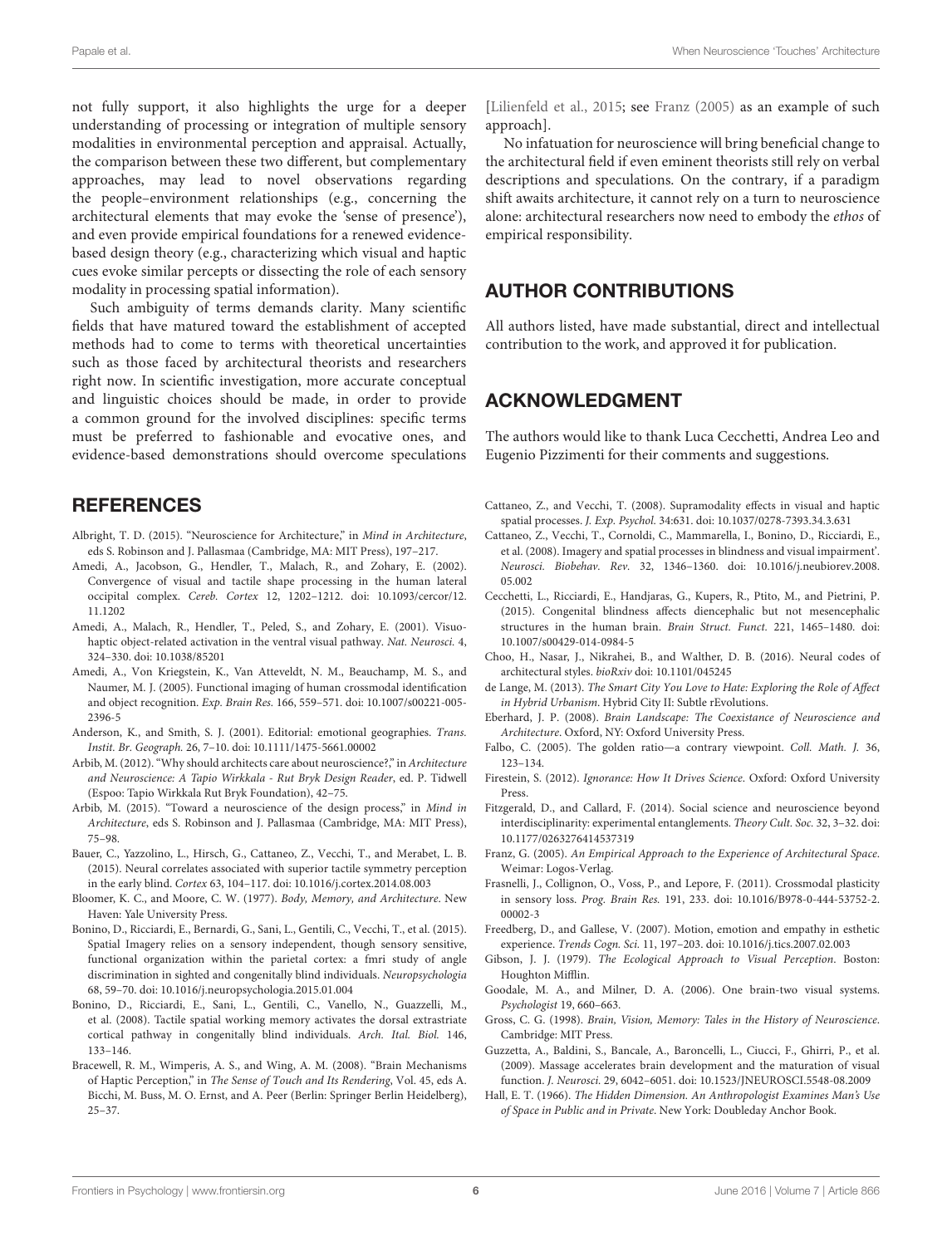- <span id="page-6-35"></span>Handjaras, G., Bernardi, G., Benuzzi, F., Nichelli, P. F., Pietrini, P., and Ricciardi, E. (2015). A topographical organization for action representation in the human brain. Hum. Brain Mapp. 36, 3832–3844. doi: 10.1002/hbm.22881
- <span id="page-6-27"></span>Handjaras, G., Ricciardi, E., Lenci, A., Leo, A., Cecchetti, L., Marotta, G., et al. (2012). Brain modeling of noun representations in sighted and blind individuals. Int. J. Psychophysiol. 85, 329–330. doi: 10.1016/j.ijpsycho.2012.06.109
- <span id="page-6-28"></span>Handjaras, G., Ricciardi, E., Leo, A., Lenci, A., Cecchetti, L., Cosottini, M., et al. (2016). How concepts are encoded in the human brain: a modality independent, category-based cortical organization of semantic knowledge. Neuroimage 135, 232–242. doi: 10.1016/j.neuroimage.2016.04.063
- <span id="page-6-29"></span>Heimler, B., Striem-Amit, E., and Amedi, A. (2015). Origins of taskspecific sensory-independent organization in the visual and auditory brain: neuroscience evidence, open questions and clinical implications. Curr. Opin. Neurobiol. 35, 169–177. doi: 10.1016/j.conb.2015.09.001
- <span id="page-6-30"></span>Heimler, B., Weisz, N., and Collignon, O. (2014). Revisiting the adaptive and maladaptive effects of crossmodal plasticity. Neuroscience 283, 44–63. doi: 10.1016/j.neuroscience.2014.08.003
- <span id="page-6-10"></span>Höge, H. (1995). Fechner's experimental aesthetics and the golden section hypothesis today. Empirical Stud. Arts 13, 131–148. doi: 10.2190/UHTQ-CFVD-CAU2-WY1C
- <span id="page-6-42"></span>Hornik, J. (1992). Tactile stimulation and consumer response. J. Consum. Res. 19, 449–458. doi: 10.1086/209314
- <span id="page-6-11"></span>Joye, Y., and De Block, A. (2011). 'Nature and i are two': a critical examination of the biophilia hypothesis. Environmental 20, 189–215. doi: 10.3197/096327111X12997574391724
- <span id="page-6-43"></span>Keysers, C., Kaas, J. H., and Gazzola, V. (2010). Somatosensation in social perception. Nat. Rev. Neurosci. 11, 417–428. doi: 10.1038/nrn2833
- <span id="page-6-19"></span>Klatzky, R. L., and Lederman, S. J. (2011). Haptic object perception: spatial dimensionality and relation to vision. Philos. Trans. R. Soc. Lond. B Biol. Sci. 366, 3097–3105. doi: 10.1098/rstb.2011.0153
- <span id="page-6-22"></span>Lacey, S., and Sathian, K. (2015). Crossmodal and multisensory interactions between vision and touch. Scholarpedia 10:957. doi: 10.4249/scholarpedia.7957
- <span id="page-6-38"></span>Lakatos, S., and Marks, L. E. (1999). Haptic Form perception: relative salience of local and global features. Percept. Psychophys. 61, 895-908. doi: 10.3758/BF03206904
- <span id="page-6-36"></span>Leo, A., Handjaras, G., Bianchi, M., Marino, H., Gabiccini, M., Guidi, A., et al. (2016). A synergy-based hand control is encoded in human motor cortical areas. Elife 5:e13420. doi: 10.7554/eLife.13420
- <span id="page-6-4"></span>Leys, R. (2002). The turn to affect: a critique. History 107, 821–845.
- <span id="page-6-46"></span>Lilienfeld, S. O., Sauvigné, K. C., Lynn, S. J., Cautin, R. L., Latzman, R. D., and Waldman, I. D. (2015). Fifty psychological and psychiatric terms to avoid: a list of inaccurate, misleading, misused, ambiguous, and logically confused words and phrases. Front. Psychol. 6:1100. doi: 10.3389/fpsyg.2015. 01100
- <span id="page-6-0"></span>Mallgrave, H. F. (2011). The Architect's Brain: Neuroscience, Creativity, and Architecture. Chichester: Wiley-Blackwell.
- <span id="page-6-6"></span>Mallgrave, H. F. (2012). "Should Architects Care about Neuroscience?," in Architecture and Neuroscience: A Tapio Wirkkala - Rut Bryk Design Reader, ed. P. Tidwell (Espoo: Tapio Wirkkala Rut Bryk Foundation), 23–42.
- <span id="page-6-45"></span>Mallgrave, H. F. (2015). Embodiment and Enculturation: the future of architectural design. Front. Psychol. 6:1398. doi: 10.3389/fpsyg.2015.01398
- <span id="page-6-9"></span>Markowsky, G. (1992). Misconceptions about the Golden Ratio. Col. Math. J. 23, 2–19. doi: 10.2307/2686193
- <span id="page-6-12"></span>Merleau-Ponty, M. (1964). "Eye and mind," in The Primacy of Perception, ed. J. E. Edie, trans. C. Dallery (Evanston, IL: Northwestern University Press), 159–190.
- <span id="page-6-33"></span>Milner, A. D., and Goodale, M. A. (1995). The Visual Brain in Action. Oxford: Oxford University Press.
- <span id="page-6-17"></span>O'Neill, M. E. (2001). Corporeal experience: a haptic way of knowing. J. Architect. Educ. 55, 3–12. doi: 10.1162/104648801753168765
- <span id="page-6-15"></span>Pallasmaa, J. (2000). Hapticity and time: notes on fragile architecture. Archit. Rev. 207, 78–84.
- <span id="page-6-8"></span>Pallasmaa, J. (2005). The Eyes of the Skin: Architecture and the Senses. Hoboken, NJ: Academy Press.
- <span id="page-6-7"></span>Pallasmaa, J. (2012). "Towards a neuroscience of architecture: embodied mind and imagination," in Architecture and Neuroscience: A Tapio Wirkkala - Rut Bryk Design Reader, ed. P. Tidwell (Espoo: Tapio Wirkkala Rut Bryk Foundation), 5–22.
- <span id="page-6-14"></span>Pasqualini, I., Llobera, J., and Blanke, O. (2013). 'Seeing' and 'feeling' architecture: how bodily self-consciousness alters architectonic experience and affects the perception of interiors. Front. Psychol. 4:354. doi: 10.3389/fpsyg.2013. 00354
- <span id="page-6-31"></span>Pietrini, P., Furey, M. L., Ricciardi, E., Gobbini, M. I., Wu, W. H. C., Cohen, L., et al. (2004). Beyond sensory images: object-based representation in the human ventral pathway. Proc. Natl. Acad. Sci. U.S.A. 101, 5658–5663. doi: 10.1073/pnas.0400707101
- <span id="page-6-26"></span>Pietrini, P., Kupers, R., and Ptito, M. (2009). "Blindness and consciousness: new lights from the dark," in The Neurology of Consciousness, eds G. Tononi and S. Laureys (New York, NY: Academic Press), 360–374.
- <span id="page-6-39"></span>Podrebarac, S. K., Goodale, M. A., and Snow, J. C. (2014). Are visual textureselective areas recruited during haptic texture discrimination? Neuroimage 94, 129–137. doi: 10.1016/j.neuroimage.2014.03.013
- <span id="page-6-37"></span>Pons, T. P., Garraghty, P. E., Friedman, D. P., and Mishkin, M. (1987). Physiological evidence for serial processing in somatosensory cortex. Science 237, 417–420. doi: 10.1126/science.3603028
- <span id="page-6-1"></span>Portugali, J. (2004). Toward a cognitive approach to urban dynamics. Environ. Plan. B 31, 589–614. doi: 10.1068/b3033
- <span id="page-6-2"></span>Portugali, J. (2011). Complexity, Cognition and the City. Understanding Complex Systems. Berlin: Springer Berlin Heidelberg.
- <span id="page-6-23"></span><span id="page-6-13"></span>Rasmussen, S. E. (1964). Experiencing Architecture. Cambridge, MA: MIT Press.
- Ricciardi, E., Bonino, D., Gentili, C., Sani, L., Pietrini, P., and Vecchi, T. (2006). Neural correlates of spatial working memory in humans: a functional magnetic resonance imaging study comparing visual and tactile processes. Neuroscience 139, 339–349. doi: 10.1016/j.neuroscience.2005. 08.045
- <span id="page-6-21"></span>Ricciardi, E., Bonino, D., Pellegrini, S., and Pietrini, P. (2014a). Mind the blind brain to understand the sighted one! is there a supramodal cortical functional architecture? Neurosci Biobehav. Rev. 41, 64–77. doi: 10.1016/j.neubiorev.2013.10.006
- <span id="page-6-24"></span>Ricciardi, E., Bonino, D., Sani, L., Vecchi, T., Guazzelli, M., Haxby, J. V., et al. (2009). Do we really need vision? how blind people "see" the actions of others. J. Neurosci. 29, 9719–9724. doi: 10.1523/JNEUROSCI.0274-09.2009
- <span id="page-6-34"></span>Ricciardi, E., Handjaras, G., Bonino, D., Vecchi, T., Fadiga, L., and Pietrini, P. (2013). Beyond motor scheme: a supramodal distributed representation in the action-observation network. PLoS ONE 8:e58632. doi: 10.1371/journal.pone.0058632
- <span id="page-6-25"></span>Ricciardi, E., Handjaras, G., and Pietrini, P. (2014b). 'The blind brain: how (lack Of) vision shapes the morphological and functional architecture of the human brain'. Exp. Biol. Med. 239, 1414–1420. doi: 10.1177/1535370214 538740
- <span id="page-6-20"></span>Ricciardi, E., and Pietrini, P. (2011). New light from the dark: what blindness can teach us about brain function. Curr. Opin. Neurol. 24, 357–363. doi: 10.1097/WCO.0b013e328348bdbf
- <span id="page-6-32"></span>Ricciardi, E., Vanello, N., Sani, L., Gentili, C., Scilingo, E. P., Landini, L., et al. (2007). The effect of visual experience on the development of functional architecture in Hmt++. Cereb. Cortex 17, 2933–2939. doi: 10.1093/cercor/bhm018
- <span id="page-6-16"></span>Robinson, S. (2015). "Nested Bodies," in Mind in Architecture, eds S. Robinson and J. Pallasmaa (Cambridge, MA: MIT Press), 137–159.
- <span id="page-6-5"></span>Robinson, S., and Pallasmaa, J. (2015). Mind in Architecture: Neuroscience, Embodiment, and the Future of Design. Cambridge, MA: MIT Press.
- <span id="page-6-40"></span>Sereno, M. I., Dale, A. M., Reppas, J. B., Kwong, K. K., Belliveau, J. W., Brady, T. J., et al. (1995). Borders of multiple visual areas in humans revealed by functional magnetic resonance imaging. Science 268, 889–893. doi: 10.1126/science.7754376
- <span id="page-6-44"></span>Slater, M., Lotto, B., Arnold, M. M., and Sánchez-Vives, M. V. (2009). How we experience immersive virtual environments: the concept of presence and its measurement. Anuario Psicol. 40, 193–210.
- <span id="page-6-41"></span>Suvilehto, J. T., Glerean, E., Dunbar, R. I. M., Hari, R., and Nummenmaa, L. (2015). Topography of social touching depends on emotional bonds between humans. Proc. Natl. Acad. Sci. U.S.A. 112, 13811–13816. doi: 10.1073/pnas.15192 31112
- <span id="page-6-3"></span>van der Veen, A. (2012). Review of 'Self-Organization and the City' by Portugali. J. Artif. Soc. Soc. Simul. 15, 2.
- <span id="page-6-18"></span>Van Kreij, K. (2008). Sensory Intensification in Architecture, Master dissertation, Delft: TU Delft.